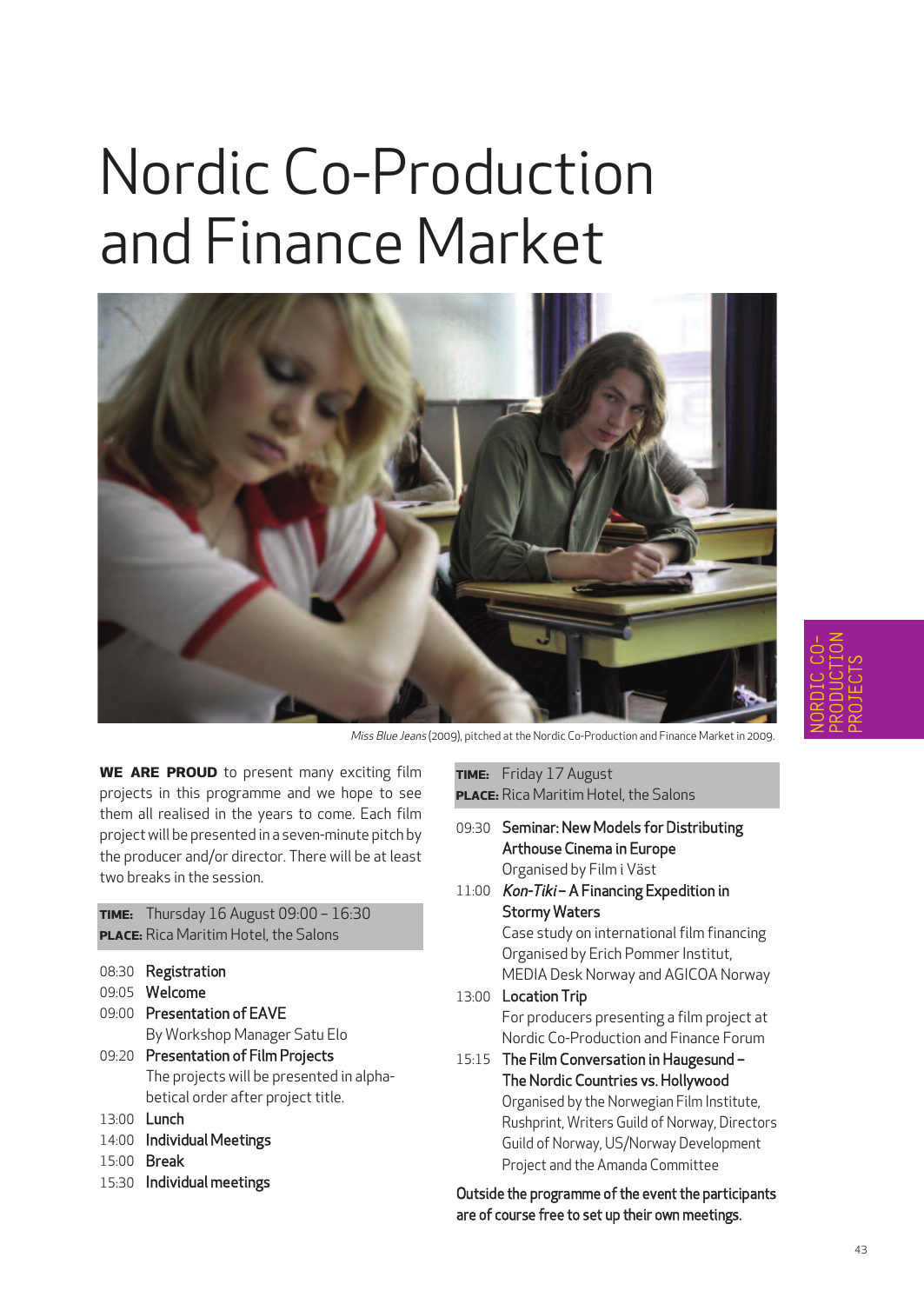# **Afterlands**

**synOPsis:** During the historically infamous 1872 expedition to the North Pole, Kruger, a German seaman, along with seventeen men, women and children of different national and ethnic backgrounds, are cast adrift on an ice flow and forced to fight together against starvation and ravenous polar bears. When the group splinter into factions along national and ethnic lines in a battle for power, Kruger struggles to remain impartial all the while concealing his growing obsession for Tukulito, the wife of their Inuit guide.

Combining the high drama of Arctic survival and the psychological intensity of modern cinema, the film will powerfully address themes of belonging, nationalism, and love in times of crisis. Extraordinarily, as a period piece, it parallels the racial and national prejudices prevalent over a hundred years ago with those in society today.

**Páll grimssOn** has extensive experience in filmmaking and storytelling, which includes writing and directing the short film The Pension Gengid (2011), assistant directing the feature film The Dance (1998) by Agust Gudmundsson, as well as directing music videos, TV commercials and documentaries. Páll also served as a shadow director on the HBO TV series Deadwood under the tutelage of the show's creator David Milch and director Davis Guggenheim.

**PAUL BARKIN** is a Toronto-based Producer whose credits include Amreeka (2009), The Tracey Fragments (2007), Apartment Hunting (2000) and The Con Artist (2010). Most recently, he produced the sci-fi action thriller The Colony, starring Laurence Fishburne, Kevin Zegers and Bill Paxton, set for release in 2013.



**Paul barKin**

**alcina Pictures** is a Toronto-based film production company committed to developing and producing domestic and internationally marketable films. Alcina prides itself on working with today's new talent and voices of both Canadian and international cinema.



COUNTRY Canada DIRECTOR Páll Grimsson PRODUCER Paul Barkin, Jeff Renfroe PRODUCTION COMPANY Alcina Pictures Ltd. TOTAL BUDGET € 3.750.000 BUDGET CONFIRMED € 750.000 FINANCIER PARTNERS Alcina Pictures Ltd. GENRE Drama SHOOTING START 2014 SHOOTING LANGUAGE English, German, Inukitut CONTACT PERSON Paul Barkin CELLULAR +1 416 707 5245 E-MAIL paul@alcinapictures.com WEBSITE www.alcinapictures.com



**Páll grimssOn**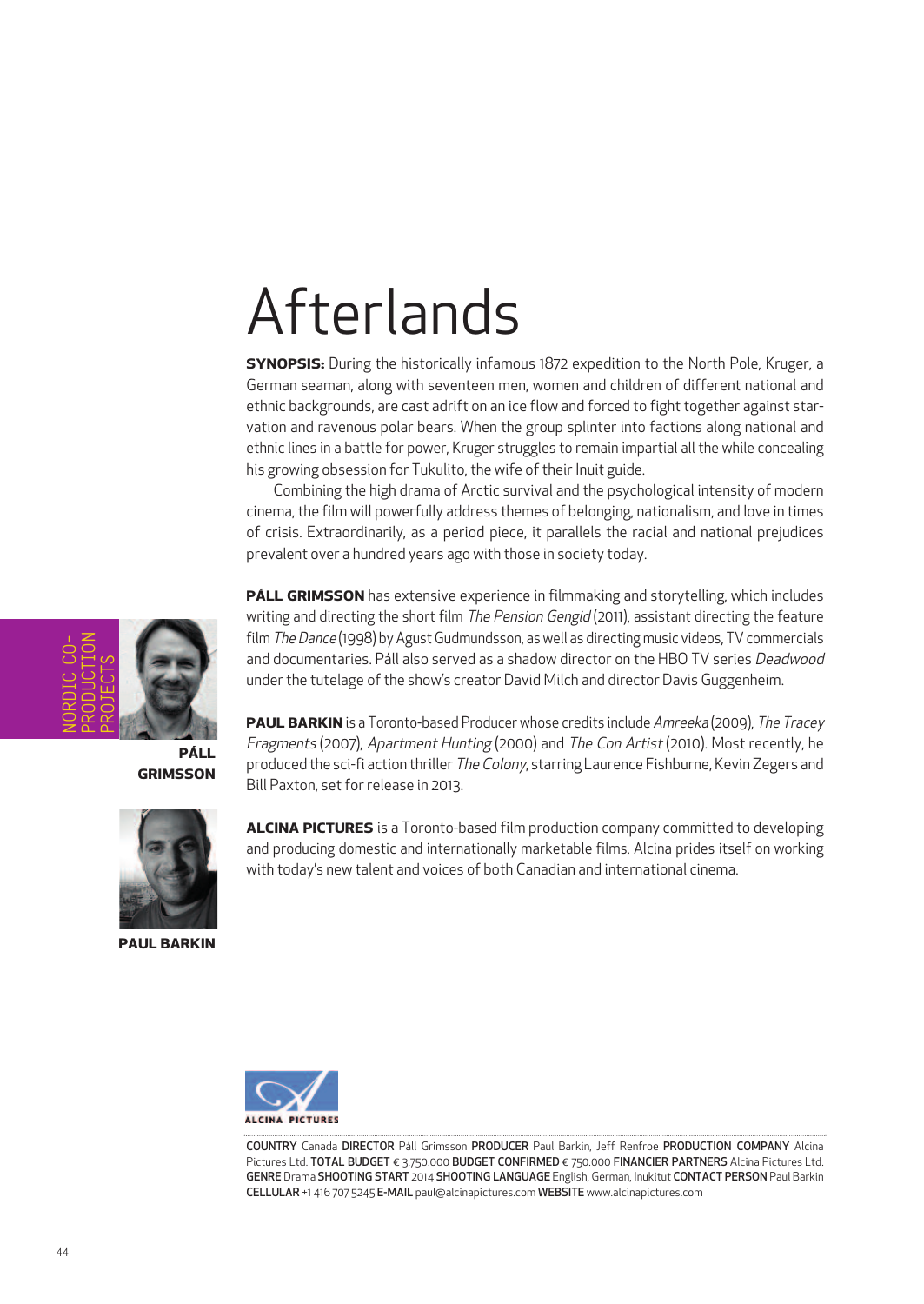### Anna K

**SYNOPSIS:** In the sleepy small town of Släthult in the middle of nowhere in Sweden, a gang of four 12-year-old girls all named Anna are cruising with their bikes at top speed. The team is lead by the sweet and strong-headed Anna K. To kill some of their boredom they entertain themselves with silly pranks. Anna K is an expert in making up fake alibis and putting up an innocent face to anyone confronting her. She has never got caught thanks to her extraordinary ability to create the perfect lie. But something terrible happens; Anna K's beloved dog Molly gets run over by a car and Molly has to be put out ofits misery. Now the only thing that matters is to find the hit-and-run driver. Nobody can escape when Anna K has set her mind on finding the guilty murderer and she will truly revenge the death of her best friend. When the truth is revealed, that it is her favourite teacher and big role model Louise who is the guilty one, Anna K doesn't want to believe it at first. Then the actions of revenge are intensified and finally reach a point where things become dangerous.

**SANNA LENKEN** (b. 1978) studied directing at the National Film School in Stockholm 2005 – 2008. Her short fiction Yoghurt got an honourable mention at the Gothenburg Film Festival 2010. She made the TV series *Doublelife* in 12 episodes for Swedish Television in 2010 and a second season is being broadcasted in 2012.

**gila bergQvist ulfung** has a background as a presenter and producer at SVT, as well as 1st AD and production manager. She studied production at the National Film School in Stockholm and was commissioning editor for children & youth films at the Swedish Film Institute 2002 to 2005. Since 2010 she is Managing Director and a producer at Breidablick.

**breiDablicK film PrODuKtiOn ab** (est. 1999) has its main focus on developing and production of feature films for theatrical release and TV series, mainly with children and families as main target groups. Since 2008 Breidablick also has several cross-media projects in development and pre-production.



**sanna lenKen**



**gila bergQvist ulfung**



COUNTRY Sweden DIRECTOR Sanna Lenken PRODUCER Gila Bergqvist Ulfung PRODUCTION COMPANY Breidablick Film Produktion AB TOTAL BUDGET €1.900.000 BUDGET CONFIRMED €910.000 FINANCIER PARTNERS AB Svensk Filmindustri, SFI, Film i Väst GENRE Drama SHOOTING START Summer 2013 SHOOTING LANGUAGE Swedish CONTACT PERSON Gila Bergqvist Ulfung CELLULAR + 46 708 55 26 86 E-MAIL gila@breidablick.com WEBSITE www.breidablick.com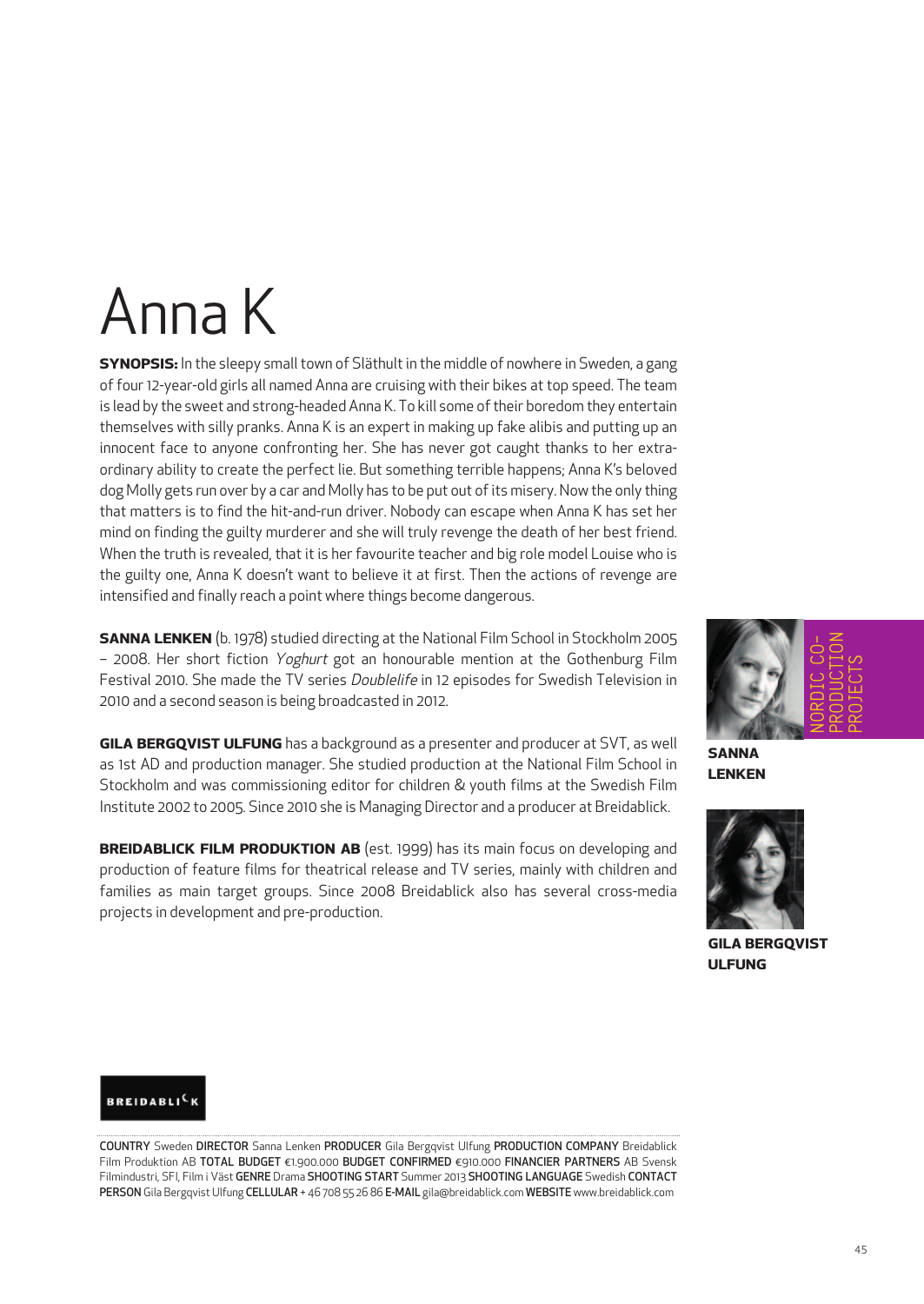# The Crossing

**synOPsis:** 16-year-old Eyja hates her new house, next door to a cemetery. Her parents, Helgi and Gudrun, love it. Helgi thinks it ideal for writing his book about the 1918 Spanish Flu in Iceland. When he finds letters from that time from a sick girl to her absent lover inside an antique chair, he's thrilled. Eyja thinks the chair is ugly and creepy but escapes her fears by disappearing into her imagination.

When Helgi falls into a coma Eyja is sure his illness is due to the chair's evil spirit. Gudrun worries about Eyja's overactive imagination, causing herto withdraw even further.When she meets the mysterious Solvi, she is consoled by the flushes of first love.

When Helgi's health worsens Eyja decides to take on the evil spirit herself. Using her imagination Eyja fights the spirit and wins, restoring Helgi to health. Despite this victory, things between Eyja and Solvi turn sour when he shows more interest in the old letters than in her. Finally she realises that she has been in love with a ghost searching for a lost love. Only by letting him go can Eyja find happiness herself.

NORDIC CO-PRODUCTION PROJECTS

> **reynir lyngDal**



**snOrri thórissOn**



**lilJa ósK SNORRADÓTTIR** 

**reynir lyngDal** (b. 1976) studied cinematic arts at CECC in Barcelona before he returned to Iceland where he has made a name for himself as a director. He has done hundreds of commercials, shorts and two successful features - Slurp-Inn (1997) and Our Own Oslo (2011). His works have received a number of awards at home and abroad.

**snOrri thórissOn** and **lilJa ósK snOrraDóttir** have between them more than 40 years of experience in the filmed entertainmentindustry in Iceland, producing feature films, TV dramas and commercials. Thorisson is the National Coordinator of the EAVE, les Entrepreneurs de l'Audiovisiel Europeén.

**Pegasus Pictures** was established in 1992, and its policy is to develop, produce and coproduce quality feature films and TV dramas. The company is developing a number of feature and TV projects with new and established directors and writers.



COUNTRY Iceland DIRECTOR Reynir Lyngdal PRODUCER Lilja Ósk Snorradottir and Snorri Thorissón PRODUCTION COMPANY Pegasus Pictures TOTAL BUDGET €1.650.000 BUDGET CONFIRMED €500.000 FINANCIER PARTNERS Pegasus Pictures / application pending at the Icelandic film centre GENRE Coming of Age / Super Natural / Drama SHOOTING START March 2013 SHOOTING LANGUAGE Icelandic CONTACT PERSON Lilja Ósk Snorradóttir CELLULAR +354 892 8000 E-MAIL lilja@pegasus.is WEBSITE www.pegasus.is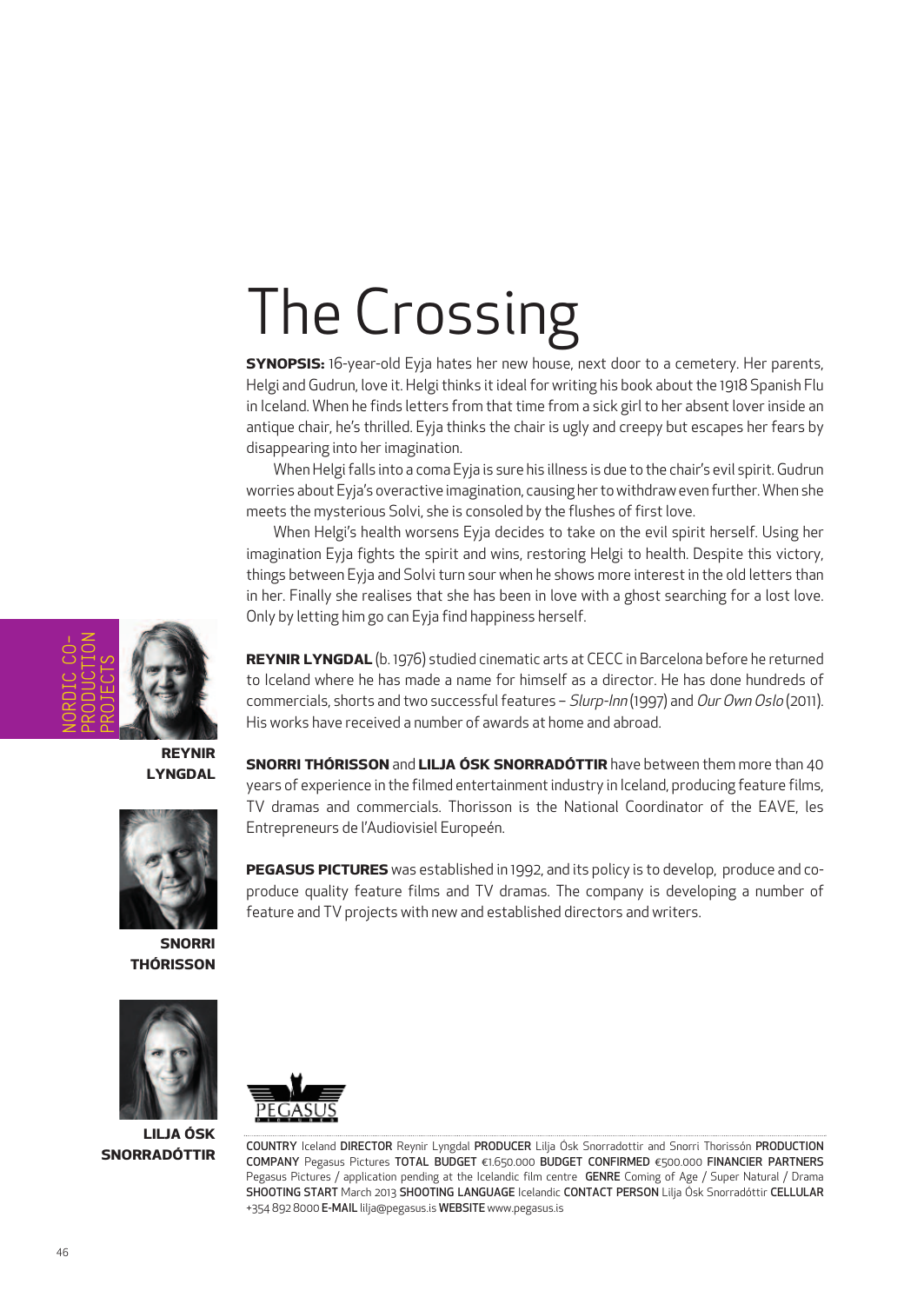# Disappearance

**synOPsis:**Rose travels to her mother who lives isolated in a Swedish country house to tell her she is dying. Her mother left her as a young child and Rose is still furious about this. Old pains and blame keep Rose from revealing the truth to her mother. The road to forgiveness and insight is long and explosive, but eventually the two women are able to let each other go so Rose can disappear. A story about forgiveness, love and death.

**BOUDEWIJN KOOLE** (b. 1965) studied Industrial Design at the University of Delft. In his films he is always looking for the optimal balance between interaction with the people he is filming and his keen sense of style. His films often focus on children/young people with whom he develops a close working relationship.

**Jan van Der ZanDen** founded Waterland Film in 1994 together with Wilant Boekelman. It is specialised in producing and co-producing feature films. The films are a combination of interesting content and an innovative cinematographic quality. The aim is to make feature films, for national as for international markets, captivating and challenging stories that matter.

**WATERLAND FILM** (est. 1994) has, among others, produced Milagros Mumenthaler's Abrir Puertas Y Ventanas (2011), a co-production between The Netherlands, Argentina and Switzerland. The film received the Golden Leopard at Locarno for Best Film. Bullhead (2011) by Michael R. Roskam, co-produced with Belgium, was nominated for an Oscar for Best Foreign Language Film. Kauwboy (2012) by Boudewijn Koole has won several prizes at international film festivals.



**BOUDEWIJN KOOle**



**Jan van Der ZanDen**



COUNTRY the Netherlands DIRECTOR Boudewijn Koole PRODUCER Jan van der Zanden PRODUCTION COMPANY Waterland Film TOTAL BUDGET €2.000.000 BUDGET CONFIRMED €20.000 FINANCIER PARTNERS Netherlands Film Fund GENRE Drama SHOOTING START TBA SHOOTING LANGUAGE TBA CONTACT PERSON Jan van der Zanden CELLULAR +31 6 52 39 36 26 E-MAIL jan@waterlandfilm.nl WEBSITE www.waterlandfilm.nl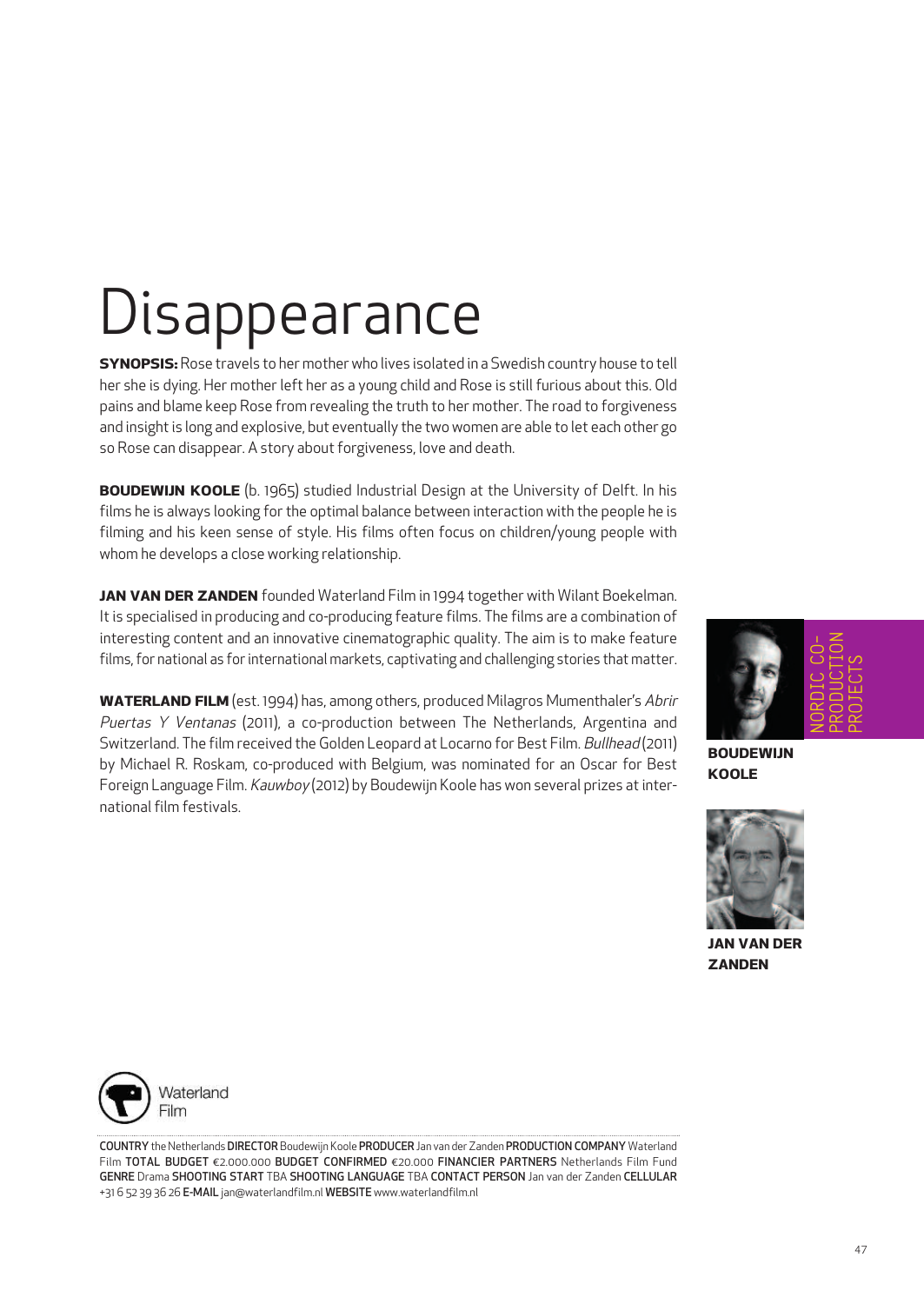### The Forest

**synOPsis:** Marie is infertile. She gets her greatest wish in life fulfilled when her husband Martin, returning from a hunting trip in Norway, brings home a 2-year-old foundling. Martin found her left alone deep in the woods. It turns out that the little girl, Alma, has been scared deeply into her soul, for reasons that Martin and Marie don't know. Years go by and when Alma turns 5 years old, she is behaving worse than ever. Martin and Marie are frustrated and decide to return to the woods, to visit the place where their daughter was found. But the forest is massive and dark; something out there is following them on their quest. Marie soon realises that both her husband and her daughter are carrying a sinister and surprising secret, and that Alma's past turns out to be far more overwhelming than she could have ever imagined.

**maDs KamP thulstruP** graduated as a fiction film director from The Danish National Film School in 2005. Paradoxically, the football documentary Danish Dynamite was his directorial debut, and became a box office hit in Denmark, released in more than 60 cinemas. Mads has also directed several episodes of DR's award-winning prime time fiction series, Livvagterne.

**ELISE LUND LARSEN** graduated from The Danish National Film School in 2003, with The Pact, which brought both Elise and director Heidi Maria Faisst to Cannes and Sundance. Elise has worked on several national and international features, including The Journals of Knud Rasmussen by Norman Cohn and Zach Kunuk and My Good Enemy by Oliver Ussing, which won the CIFEJ award in 2010.

**bullit film as** was established by Elise Lund Larsen and Vibeke Vogel in 2006. Their most recent films are Turning (2011), a music documentary with Antony and the Johnsons, directed by Charles Atlas, and My Good Enemy (2010), a feature film by Oliver Ussing. Bullit Film ApS focuses on both fiction and documentaries, and has a keen eye for social issues, strong cinematic and narrative drive, and stories that matter.



COUNTRY Denmark DIRECTOR Mads Kamp Thulstrup PRODUCER Elise Lund Larsen PRODUCTION COMPANY Bullitt Film ApS TOTAL BUDGET €2.500.000 BUDGET CONFIRMED €103.029 FINANCIER PARTNERS Danish Film Institute, Mis Label, Beo Film Facilities, MEDIA Programme of the European Union. GENRE Psychological thriller SHOOTING START August/September 2013. SHOOTING LANGUAGE Danish/Norwegian CONTACT PERSON Elise Lund Larsen CELLULAR +45 26160607 E-MAIL elise@bullittfilm.dk WEBSITE www.bullittfilm.dk



**maDs KamP thulstruP**



**elise lunD larsen**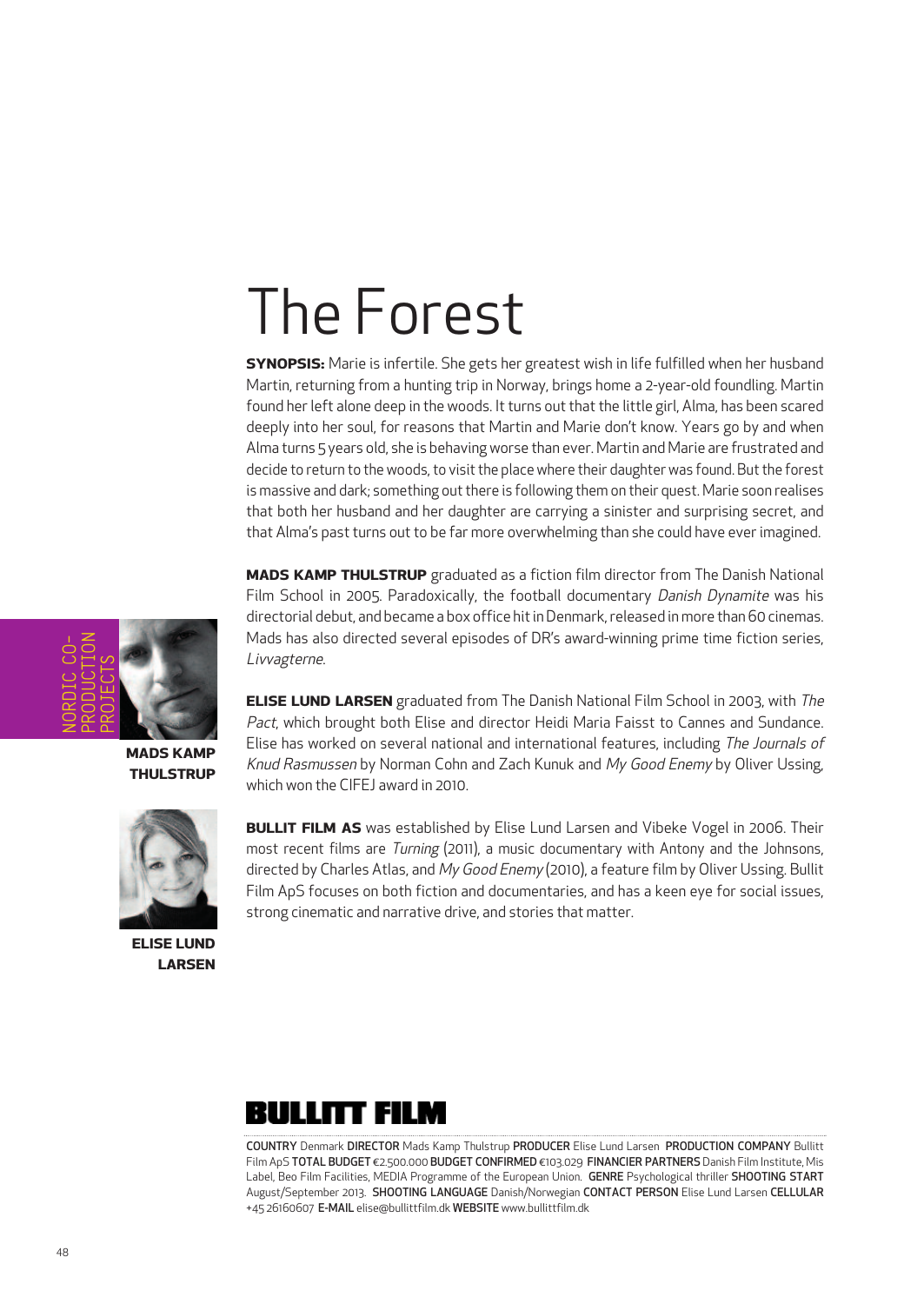# The Girl Who Owned a City

**SYNOPSIS:** Set in the very near future, a strange virus has swept the earth sparing only children under the age of fourteen. Everywhere, kids must learn to survive in a world with no electricity, no modern communication and no parents. In the chaos and adventure of life with no adults, one girl rises as a fearless leader and fights for survival by uniting her young neighbours to create a new society and hope for a better future for them all. The Girl Who Owned a City is more than a compelling tale of survival against all odds; it is the ultimate coming of age story.

**marK fergus** is an Academy Award nominated Hollywood screenwriter/director who has penned blockbuster features including Iron Man (2008), Cowboys and Aliens (2011), Children of Men (2006) and First Snow (2006). Fergus's directorial debut was First Snow starring Guy Pearce.

**BRANDI SAVITT** is the Founder of Senza Pictures and specialises in international productions and applies her hands on production style to create and produce original content with filmmakers and leading production companies around the world. Past feature credits include Our Italian Husband (2004) and Double Exile (2001). Savitt has also produced over fifty music videos, commercials, and online media content.

**lisa g. blacK**is founder and CEOofGarnetGirl, LLC, a firm specialised in international co productions, providing innovative strategies to independent producers and industry executives globally. Credits: First Snow (2006), Last Letters of Monte Rosa (2009), The Graduates (2010), Mangus (2011) and Petunia (2012). Black also co-founded the US/Norway Film Development & Production Project with producing partner Brandi Savitt. The team is currently coproducing two features born out of this initiative.

**STEPHEN MCEVEETY** (Executive Producer) is a 30-year veteran of the film industry. McEveety served as an executive at MelGibson's IconProductions where he executive-produced What Women Want (2000), Payback (1999), Leo Tolstoy's Anna Karenina (1997), Immortal Beloved (1994), The Man Without a Face (1993), and Braveheart (1995) which garnered ten Academy Award nominations and won five, including Best Picture and Best Director. His films have achieved over ninety award nominations and thirty wins, including five Academy Awards.

**SENZA PICTURES** (est. 2000) is an independent film, television and digital media development and production company based in New York City. Senza is dedicated to creating, producing and marketing original content for audiences worldwide. They work with talented and passionate filmmakers to bring meaningful and entertaining stories to life on screen and across multimedia channels. Senza has partnered with leading production companies in Spain, Italy, Portugal, Norway, and the UK to produce international co-productions for both the US and global markets.



COUNTRY USA DIRECTOR Mark Fergus WRITER Mark Fergus & Hawk Ostby PRODUCER Brandi Savitt, Lisa Black EXECUTIVE PRODUCER Stephen McEveety PRODUCTION COMPANY Senza Pictures TOTAL BUDGET 13 MM USD BUDGET CONFIRMED Yes FINANCIER PARTNERS MPOWER pictures, Private Equity GENRE Young Adult Dystopian, Sci Fi Thriller SHOOTING START October 2012 SHOOTING LANGUAGE English CONTACT PERSON Brandi Savitt OFFICE NUMBER +1 212-334-3577 E-MAIL b@senzapix.com WEBSITE www.senzapix.com



**marK fergus**



**branDi savitt**



**lisa g. blacK**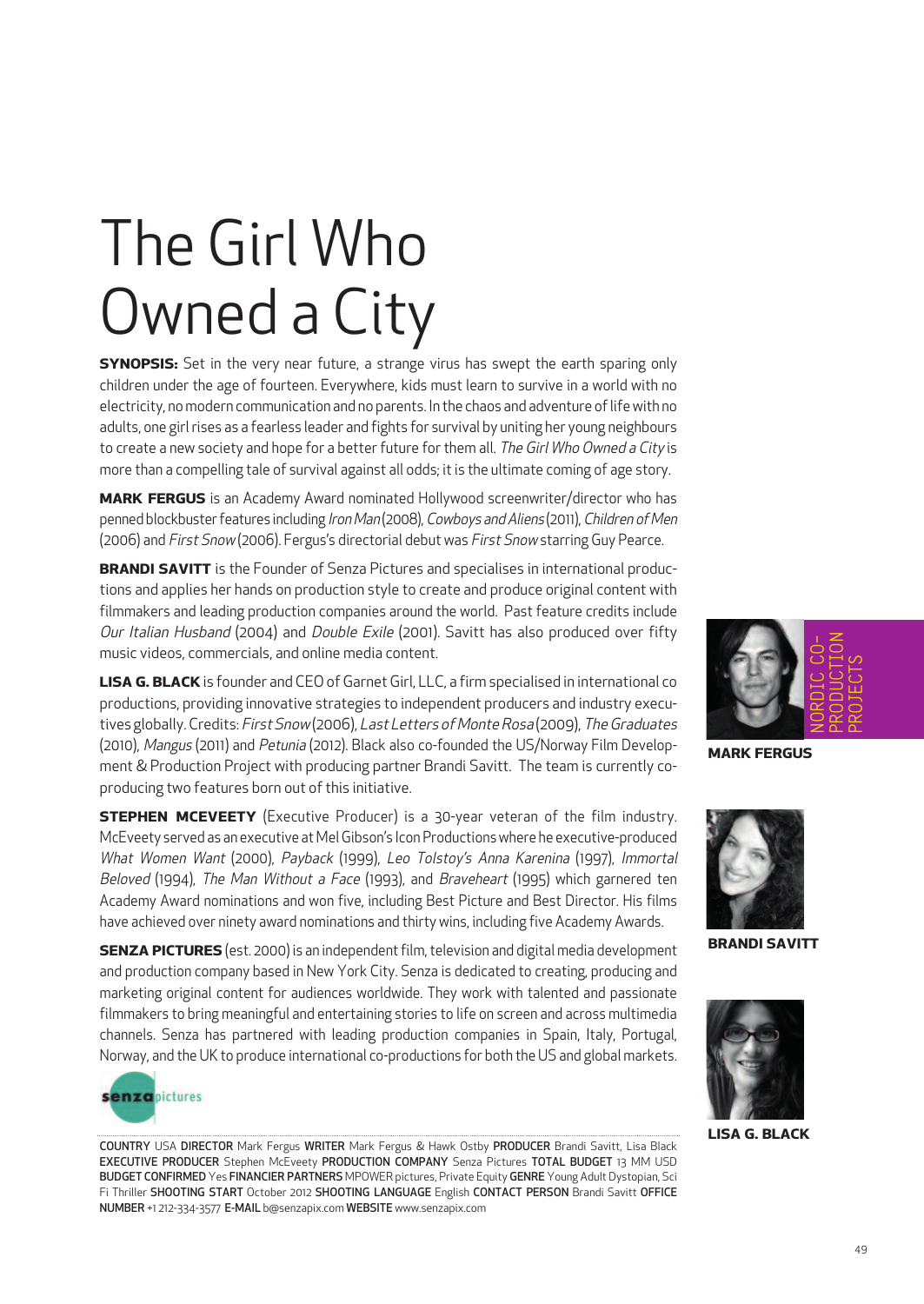# Greenland Time

**synOPsis:** Greenland Time is an intense psychological thriller about a woman seeking revenge and a man seeking escape. A chance encounterleads Karin and Christian to embark on a journey together to the heart of the spectacular and menacing Greenland.

**CATHERINE LINSTRUM's** short film *The Black Dog* (1999) was screened at international festivals and was followed by another festival short, The Boy with Blue Eyes (2004). Her most recent short, Nadger (2010), is currently on the festival circuit and won the 2011 Best Short Film at the Welsh Baftas.

**DaviD-JOhn neWman** had been a visual artist before moving into films and still works in this field independently of his film work. Following an MA in photography from the RCA, he has developed a unique approach to photography and has exhibited internationally for many years.

**gillian berrie** co-founded Sigma Films in 1996 and has producer credits on over 20 feature films. She co-produced Wilbur (2002), Dogville (2003), Manderlay (2005), Brothers (2004) and After the Wedding (2006) with Denmarks Zentropa. She initiated the Advance Party project in collaboration with Zentropa, of which Andrea Arnold's Cannes Jury prize winner Red Road (2006) was the first film produced and the second was Scottish BAFTA 2011 winner, Donkeys. Berrie founded Film City Glasgow in 2009 and is driving the plans for Scotland's first film studio.

**BRIAN COFFEY** received a BAFTA Scotland New Talent Award nomination in 2008 for the music video of BTW's We Are The Physics. Coffey produced the award winning short I Love Luci (2010) as well as garnering associate producer credits on feature productions Donkeys (2010), Tonight You're Mine (2011) and Perfect Sense (2011). His feature film debut as producer, Citadel (2012), has won several awards at festivals around the world. Coffey is currently developing a number of features with Sigma Films.

**sigma films** was founded by David Mackenzie and Gillian Berrie in 1996 as a vehicle for producing Mackenzie's feature films. Other than that, Sigma has co-produced numerous films, most recently Under the Skin (2012) and Citadel (2012). As well as producing and coproducing for established directors, Sigma has a commitment to developing the industry and helping new talent make the all-important step up.



COUNTRY United Kingdom DIRECTOR Catherine Linstrum & David-John Newman PRODUCERS Brian Coffey & Gillian Berrie PRODUCTION COMPANY Sigma Films TOTAL BUDGET €3.000.000 BUDGET CONFIRMED TBA FINANCIER PARTNERS WAF, Creative Scotland, BFI GENRE Thriller SHOOTING START Feb 2013 SHOOTING LANGUAGE English CONTACT PERSON Brian Coffey CELLULAR +447793948900 E-MAIL brian@sigmafilms.com WEBSITE www.sigmafilms.com



**catherine linstrum**



**DaviD-JOhn neWman**



**gillian berrie**



**brian cOffey**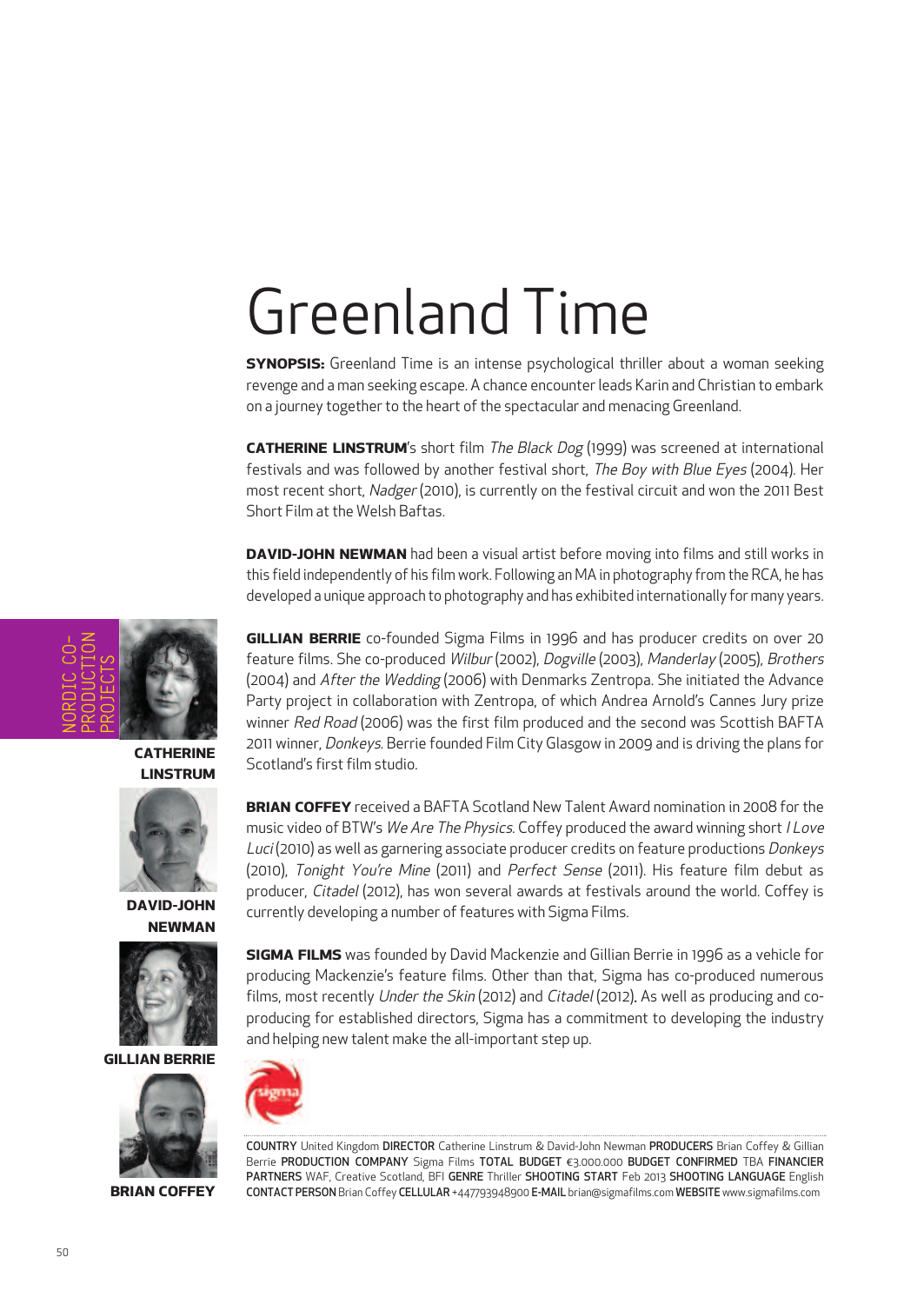# Here Is Harold

**synOPsis:** Harold and Marny are forced out of business when the new giant IKEA opens up next door to their small furniture store. For forty years their store has been their life and now they lose both their house and their business to the bank. In addition to this Marny is losing her memory and Harold is forced to put the increasingly demented Marny in a nursing home.

When Marny then suddenly dies, Harold no longer has anything to lose and decides to get revenge. He sets off for Almhult in Sweden determined to kidnap the root of all his woes, Ingvar Kamprad. The first person he meets is 17-year-old Ebba, who is running away from a difficult home situation. She becomes his accomplice. They abduct Kamprad, who is delighted. Just what he needs to change his public image! He makes the most of his situation.

Harold finally realises that it's not revenge he really needs and tries to end the whole project. But now both Ebba and Kamprad need Harold. Harold is about to become a hostage to his own revenge plan, but on Christmas Eve, inside IKEA, he understands what he must do to find home.

**GUNNAR VIKENE** (b. 1966) directed his first feature, Falling Sky, in 2002. He directed the TV series Ran that won the Gullruten award for Best TV Drama. In 2006 he directed Trigger, which premiered in the Generation section at the Berlinale. In 2009 he directed Vegas, which opened at Rome IFF and was awarded an Amanda for best screenplay.

**MARIA EKERHOVD** has produced more than 10 shorts, including *Sniffer* (2006) that won the Palme d'Or at the Cannes Film Festival. In 2011 Maria was selected as the Norwegian "Producer on the Move" in Cannes, and she is currently in production with herthird feature, I Am Yours by Iram Haq.

**liZette JOnJic** started producing at Migma Film in 2004 and became the CEO in 2011. She is a member of EAVE and in 2010 she was appointed to represent Sweden as "Producer on the move" in Cannes. She produced the acclaimed feature film Miss Kicki (2009) by Håkon Liu.

**mer film as** was established in 2011 by producer Maria Ekerhovd. Axel Helgeland is the executive producer. The company produces Norwegian and international art films by creators with a personal vision and the ability to transcend borders, both artistically and geographically.

**migma film ab** was established in 1991. Since then Migma has produced more than forty projects. Migma has built a strong reputation as a well-managed and dependable company engaged in quality productions, and for having long-term relationships with creators.



COUNTRY Norway/Sweden DIRECTOR Gunnar Vikene PRODUCER Maria Ekerhovd & Lizette Jonjic PRODUCTION COMPANY Mer Film AS, Migma Film AB TOTAL BUDGET Approx. €2.800.000 BUDGET CONFIRMED Approx. 50 % FINANCIER PARTNERS Vestnorsk Filmsenter, Norwegian Film Institute, TBA GENRE Drama / Comedy SHOOTING START February 2013 SHOOTING LANGUAGE Norwegian/ Swedish CONTACT PERSON Maria Ekerhovd CELLULAR +47 95188118 E-MAIL maria@merfilm.no WEBSITE www.merfilm.no



**gunnar viKene**



**maria eKerhOvD**



**liZette JOnJic**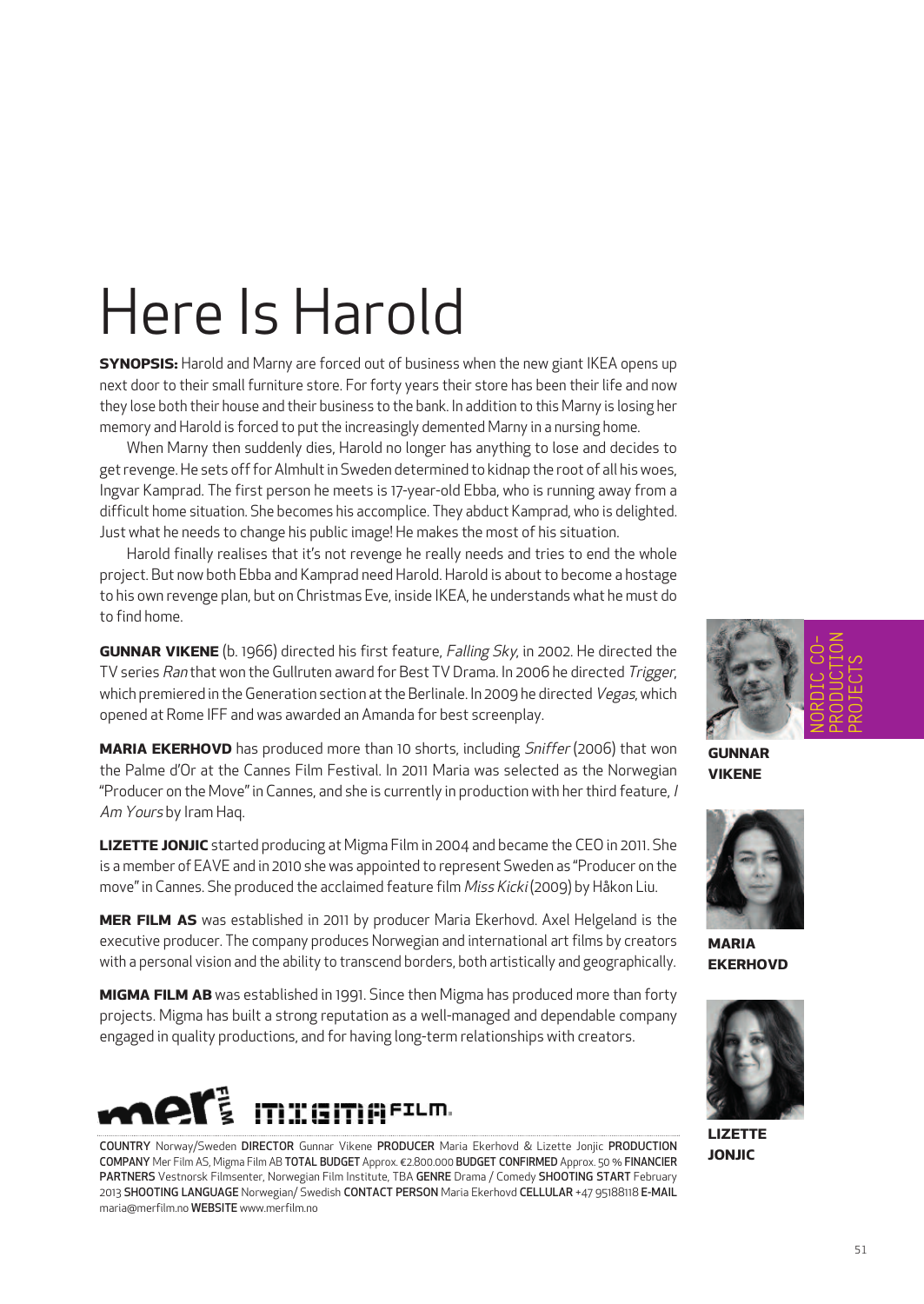### Leave

**synOPsis:** Just like 60,000 other young Swedes, 23-year-old Liv has fled the mass unemployment of her home country for a new life in Oslo. After getting fired, she lands a job as a housekeeper in a home on the verge of chaos.

Steffen, 45, once a professional tennis player in the shadows of Swedish legends Edberg and Wilander, now owns a restaurant about to go bankrupt. His wife has left him and Steffen is alone with his two children. His seriously overweight son Kristian, 16, no longer speak to him. The family is completely falling apart, but Liv's arrival changes everything.

A loaded triangular drama forms - with fatal consequences. Leave is a timeless comingof-age film about love, betrayal and sacrifice, about those defining choices – what kind of life to live, and with whom. And just below the surface lies a bigger story, one of the changed power balance between two countries, with Norway – the former little brother – suddenly calling the shots.

**rOnnie sanDahl** (b. 1984) has been considered one of Sweden's most renowned young authors since his breakthrough novel in 2007. During the last few years Ronnie has mainly focused on directing. His second short, The Route 43 Miracle (2012), was chosen to compete in the Locarno Film Festival. Leave is his first feature film.

**rOnnie SANDAHL** 

**anniKa hellstrÖm**



**martin PerssOn**

**anniKa hellstrÖm** studied film in New York 1987-1991. Training via EAVE 2008. Later productions: Almost Elvis (2009), Four More Years (2010), Lucky Bastard (2011), The Best View (2011) and The Route 43 Miracle (2012).

**martin PerssOn** is the CEO of Anagram Produktion. He has extensive training via EAVE, ACE and Media Exchange. He was Managing Director and owner of Apollon Bild & Film 1986-2008 and Lund Records 1995-2003. He has been a board member of the Swedish Producers Association since 2001.

**cinenic film** was founded in 2006 and aims to work in close creative collaboration and long-lasting relations with directors and other talents.

**ANAGRAM PRODUKTION** is a creative and visionary production company that since has been creating a continuous stream of films, TV and stage productions side-by-side the early 2000s. Anagram and Cinenic have been co-producing various productions since 2008.



COUNTRY Sweden DIRECTOR Ronnie Sandahl PRODUCER Annika Hellström and Martin Persson PRODUCTION COMPANY Cinenic Film and Anagram produktion TOTAL BUDGET € 1.900.000 BUDGET CONFIRMED € 890.000 FINANCIER PARTNERS Swedish Film Institute, AB Svensk Filmindustri, Hummelfilm (Norway) GENRE Drama SHOOTING START May 2013 SHOOTING LANGUAGE Swedish and Norwegian CONTACT PERSON Annika Hellström CELLULAR + 46 70 786 6416 E-MAIL annika@cinenicfilm.se WEBSITE www.cinenicfilm.se / www.anagramproduktion.se



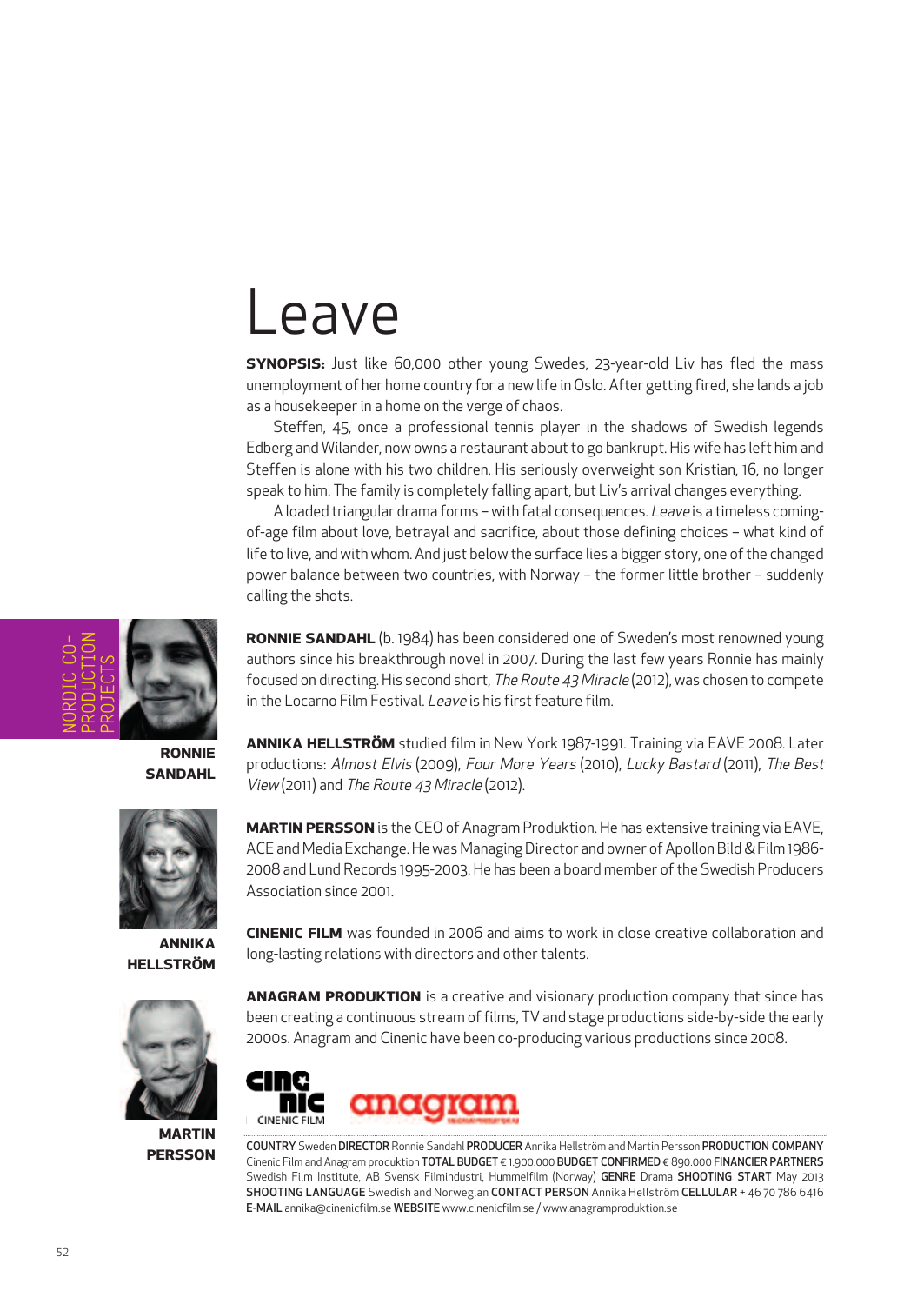# Nordic Instinct

**synOPsis:**Nordic Instinctis a romantic suspense-filled drama about a likablemiddle-aged writer who becomes infatuated with a young femme fatale and takes the blame for amurder she committed.

Christian Lang, 45, an old-school writer and TV host who is struggling with a mid-life crisis, falls madly in love with 25-year-old Sarita – a beautiful and decadent single mother, who is still attached to her violent and sly ex-husband Marko.

Although Sarita brings passion and colour back in Lang's life, the tone of the story turns tragically red, when she kills Marko during a violent argument and Lang decides to take the blame, thus committing social suicide.

It is a story of great love and self-sacrifice, and a true romantic's inability to fit into the modern cynical and materialistic world.

**KaDri KÕusaar** got her media debut at the age of 13 writing and drawing cartoons and comic strips for newspapers. She has since published numerous film, literature and musicrelated articles, as well as bestselling novels in Estonia. She has a university degree in Spanish language and literature. Her debut film Magnus (2007) was in the official selection at the Cannes Film Festival (Un Certain Regard).

**aet laigu** holds an M.A. in Film and TV Studies from the University of Warwick, UK. Prior to establishing an independent production company METEORIIT in 2008, she worked on the production of several short films, TV commercials, feature films, and documentaries. Currently she is producing directors like Aku Louhimies, Kadri Kõusaar and Agne Nelk.

**METEORIIT** is an independent production house founded in 2008 with the goal of producing, above all, films on an international scale that have a universal, human-interest appeal. METEORIIT focuses on the production and international co-production of feature films, documentaries and trans-media projects.



**KADPI KÕusaar**



**aet laigu**

COUNTRY Estonia DIRECTOR Kadri Kõusaar PRODUCER Aet Laigu PRODUCTION COMPANY METEORIIT TOTAL BUDGET € 1.200.000 BUDGET CONFIRMED € 50.000 GENRE Drama/Romance SHOOTING START October 2013 SHOOTING LANGUAGE English CONTACT PERSON Aet Laigu CELLULAR +372 58258962 E-MAIL aet@meteoriit.ee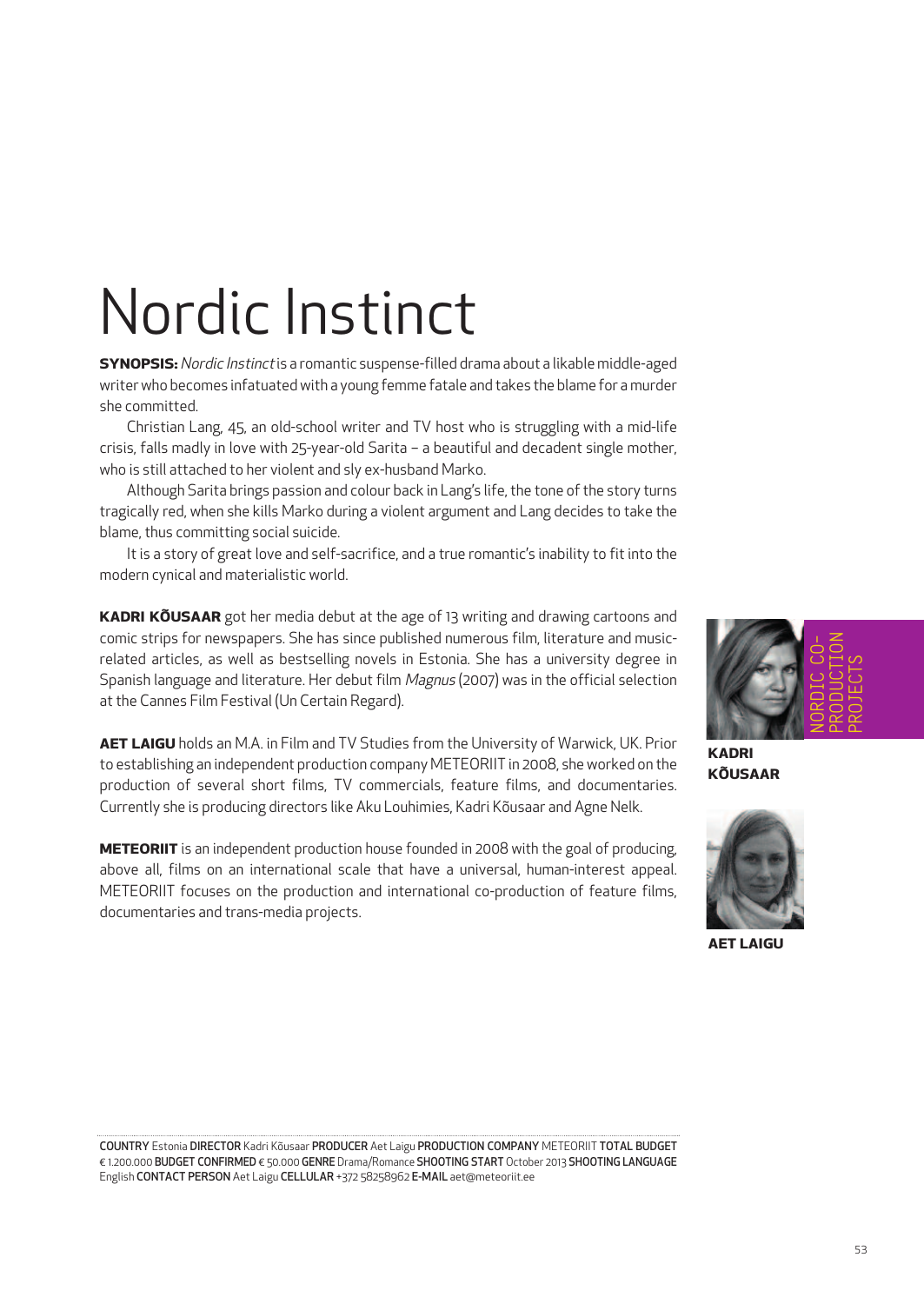# Richard the Stork

**synOPsis:** Richard, an orphaned sparrow raised by storks, proudly believes he is one too. When it's time to migrate to Africa, his true identity is revealed to him. The storks must leave without him, knowing he would not survive the long, dangerous flight.

Deeply hurt, Richard decides to follow them, determined to prove what a great stork he is! He finds a companion in Olga, a schizophrenic owl with a heart of gold, and then there is Kiki, an acrophobic, disco-singing parakeet. These three misfits flock together and find their own way through Europe, by hitch-hiking with bus, train and boat.

With every hop of the turbulent way to Africa, Richard gradually discovers the advantages of being a sparrow and learns to embrace both sides of his identity.

**reZa memari** (b. 1976) got a degree in Marketing Communications at the Bavarian Academy for Advertising (BAW) in Munich, before working for the video games company Acclaim Entertainment as a PR and Product Manager. He later became an editor for Film and TV and moved to Berlin, where he wrote, directed and produced several short films under the artist name Reza Rameri. In 2009 he was nominated for Best German Animation Screenplay at the International Animation Film Festival Stuttgart for his screenplay Richard the Stork and participated in the Academy for Childen's Media workshop in 2010.

**reZa memari**



**Kristine KnuDsen**

**Kristine KnuDsen** (b. 1977) studied film theory in Lillehammer, Norway and worked at Nordisk Film in Bergen, Norway before graduating in film production at the Filmakademie Baden – Württemberg, Germany. In 2004 she attended MEGA Master in Audiovisual Management in Ronda, Spain. In 2006 she established the film production company Knudsen & Streuber Medienmanufaktur GmbH in Berlin, together with Tom Streuber. In 2010 she also established the film company Den siste skilling in Bergen. Her track record include Fashion Victims (2007), directed by Ingo Rasper. Mercy, directed by Matthias Glasner, premiered in the Competition at the 2012 Berlinale.

**richarD the stOrK gbr** was established in 2011 as a joint venture between screenwriter Reza Memari and the production company Knudsen & Streuber Medienmanufaktur GmbH, for the purpose of developing and producing the animation feature film Richard the Stork.



COUNTRY Germany/Norway/Belgium/Ireland DIRECTOR TBA, Reza Memari (Co- director) PRODUCER Kristine Knudsen PRODUCTION COMPANY Richard the Stork GbR TOTAL BUDGET € 8,000,000 BUDGET CONFIRMED Development € 200.000, Production ca. € 1.000.000 FINANCIER PARTNERS FFA - German Federal Filmfunding, Kuratorium junger deutscher Film, Medienboard Berlin–Brandenburg, Filmförderung Hamburg Schleswig-Holstein. GENRE 3D Stereoskopic Animation film SHOOTING START Animation start September 2013 SHOOTING LANGUAGE English CONTACT PERSON Kristine Knudsen CELLULAR +47 48 35 16 38/+49 151 62 80 46 81 E-MAIL kk@richardthestork.com WEBSITE www.richardthestork.com

NORDIC CO-PRODUCTION PROJECTS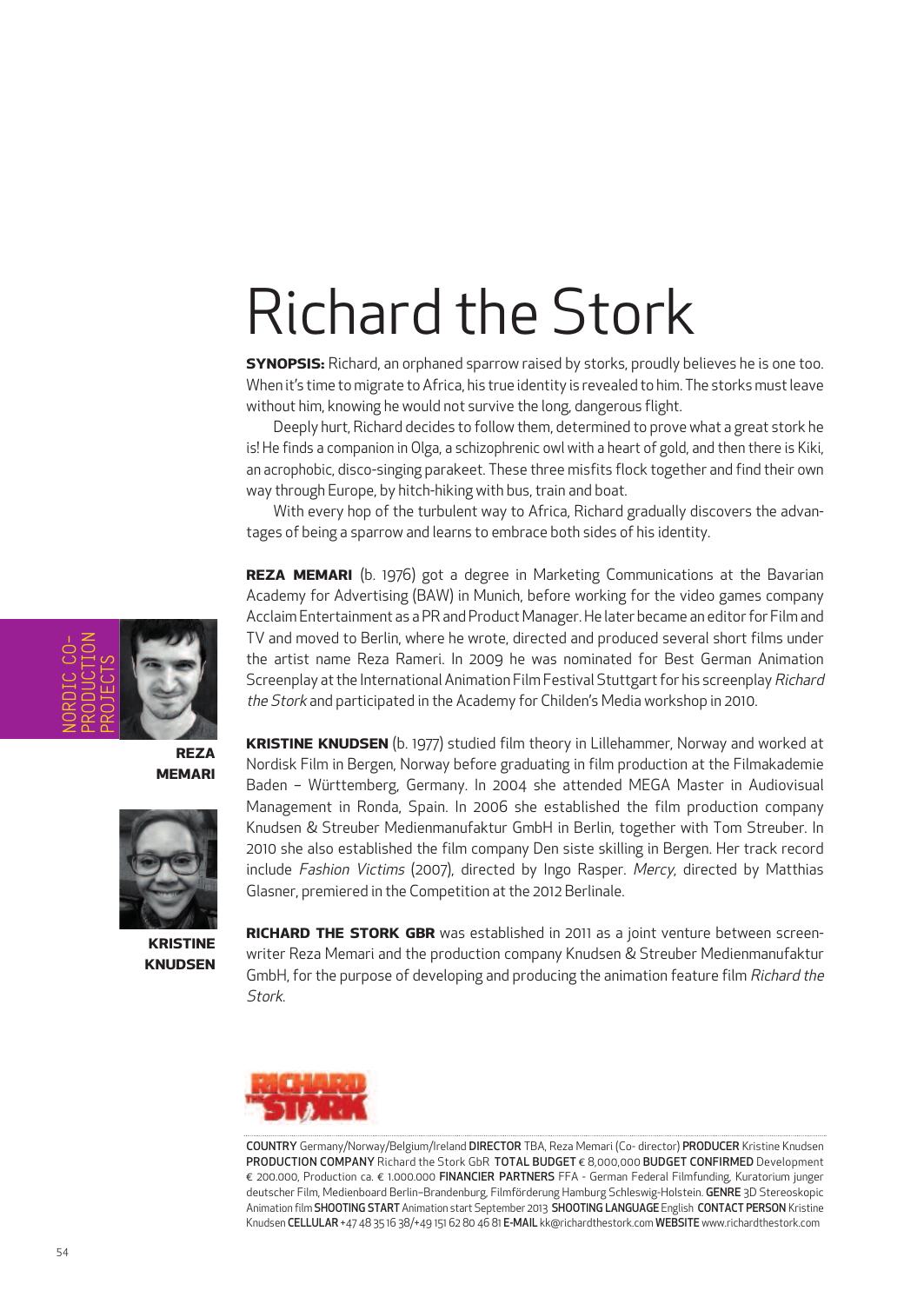# Ruth Maier's Diary

**synOPsis:** In 1939 18-year-old Ruth Maier came from Vienna to Norway as a Jewish refugee. It was a difficult transition, and when the German Nazis occupied Norway she was far from safe. But she stayed on when she met her "twin soul" Gunvor Hofmo, who shared the same views and love for poetry. They worked and traveled together, until Ruth was deported to Auschwitz in 1942. Learning about Ruth's fate, Gunvor Hofmo "turned mad." She spent 25 years in a mental hospital, where she wrote poems.

These are still being recited and sung today. After Gunvor Hofmo´s death, Ruth Maier's diaries were found, with the inscription "Notto be burned". HereRuth Maieris still alive, with her hopes and longings for love. But what did actually happen to her, and was falling in love with Gunvor Hofmo sealing her fate?

**ELSA KVAMME** is a Norwegian director and writer, with background from physical theatre and acting. She wrote Maya Stoneface (1996), screened at the Berlinale, and wrote and directed Fia! (2003), which received 9 international awards. She has made a number of documentaries, among them The Doctors' War (2011), which was awarded the Norwegian Golden Chair 2011.

**GUDNY HUMMELVOLL** has over twenty years of production experience from feature films, television, documentaries and short films. She has produced documentary films like Telling truth in Arusha (2010) and Silenced Voices - Tales of Sri Lankan Journalists in Exile (2012). She has also produced a number of films, including Buddy (2001), Mirush (2007) and Limbo (2010), whose awards include Best Director at the 34th Montreal World Film Festival.

**hummelfilm as** is a newly established Norwegian production company that aims to create feature, TV and cross-media productions that combine strong artistic visions with commercial appeal.



**elsa Kvamme**



**GUDNY hummelvOll**



COUNTRY Norway DIRECTOR Elsa Kvamme PRODUCER Gudny Hummelvoll PRODUCTION COMPANY Hummelfilm AS TOTAL BUDGET € 1.070.000 BUDGET CONFIRMED € 130.000 FINANCIER PARTNERS NFI, Fritt Ord GENRE Feature documentary SHOOTING START Winter 2013 SHOOTING LANGUAGE Norwegian/ English CONTACT PERSON Gudny Hummelvoll CELLULAR + 47 90 99 58 69 E-MAIL gudny@hummelfilm.no WEBSITE www.hummelfilm.no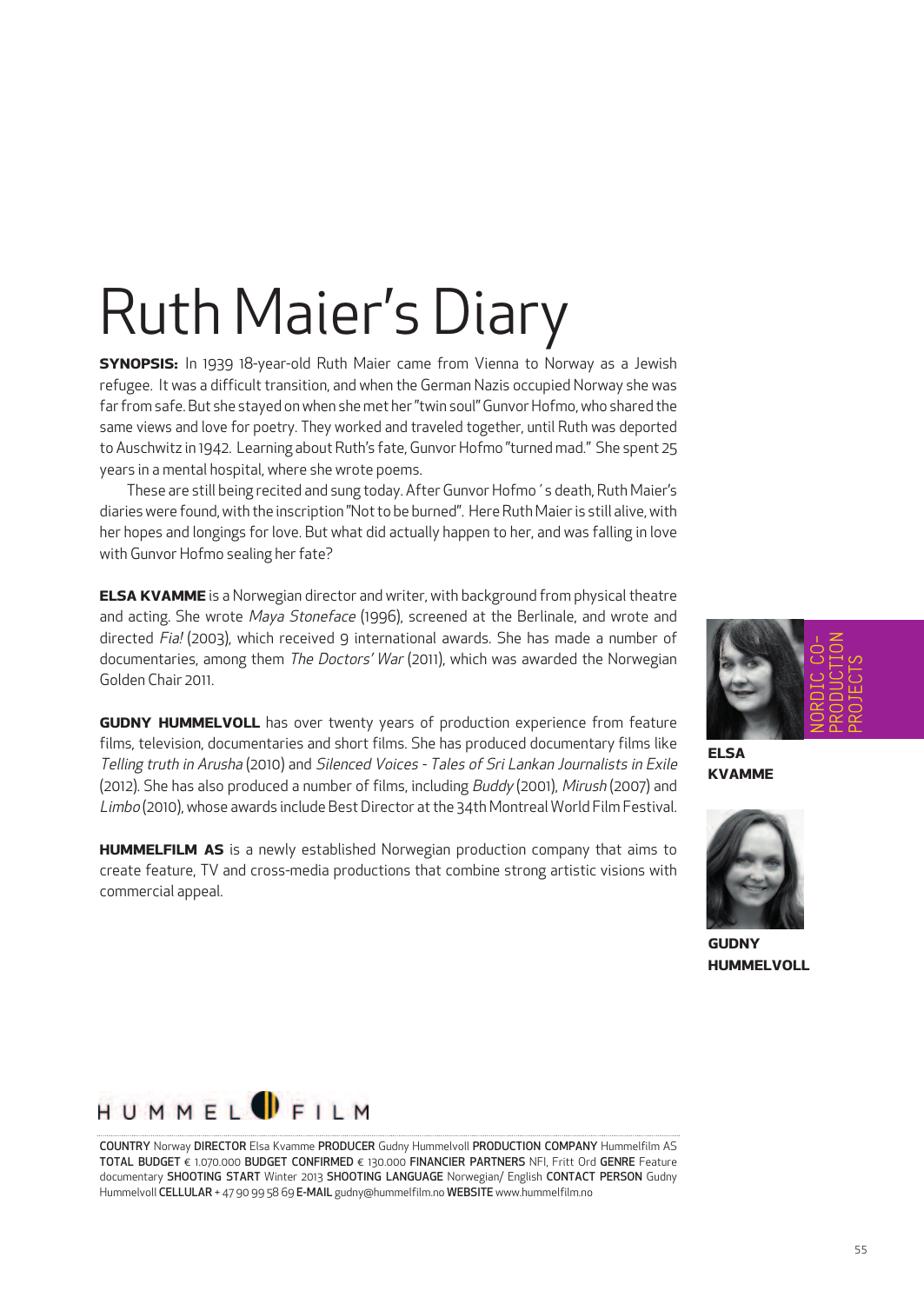# Strange Heaven

**SYNOPSIS:** Strange Heaven is a social thriller. 30 year-old Basia and Marek are a couple of Polish immigrants in Norway trying to make ends meet in a foreign country. Due to a series of misunderstandings arising from cultural differences, their 7-year-old daughter, Ola, is taken away from them by the Norwegian Child Protection Services. When the legal route to get her back brings no results, the young couple decide to kidnap their child.

**DARIUSZ GAJEWSKI** (b. 1964) graduated from Lodz Film School and had his feature debut in 2002 with Alarm. His second feature, Warszawa (2003), was screened at 27 festivals worldwide and won several awards at the Polish Film Festival, including Grand Prix. In 2008 he directed the Polish-Austrian co-production Mr. Kuka's Advice. Since 2008 he has been the Programming Director of the Warsaw Munk Studio, responsible for the production of numerous mid-length films and two debut features.



**DariusZ gaJeWsKi**

**Kuba KOsma**

**Kuba KOsma** graduated from Warsaw School of Economics and Lodz Film School. He has participated on tens of Polish and international film projects. As producer, he was responsible for Hanoi-Warszawa (European Film Award 2010), Glass Trap (European Film Award nomination 2009) and Luxury (best Polish short 2009, award in Clermont-Ferrand). Kosma has also worked as a line producer on the Polish-German-Hungarian Co-Production The Photographer (2012), Women's Day (2012) and Belcanto (2010).

**taKfilm** is a young production studio established by the two experienced producers Dariusz Gajewski and Kuba Kosma to produce this project.

COUNTRY Poland DIRECTOR Dariusz Gajewski PRODUCER Kuba Kosma & Dariusz Gajewski PRODUCTION COMPANY TakfilmTOTAL BUDGET €2.500.000 BUDGET CONFIRMED€1.100.000 FINANCIER PARTNER Polish FilmInstituteGENRE Social thriller SHOOTING START Mid 2013 SHOOTING LANGUAGE Norwegian, Polish CONTACT PERSON Kuba Kosma CELLULAR +48 602 435 513 E-MAIL kubakosma@gmail.com WEBSITE -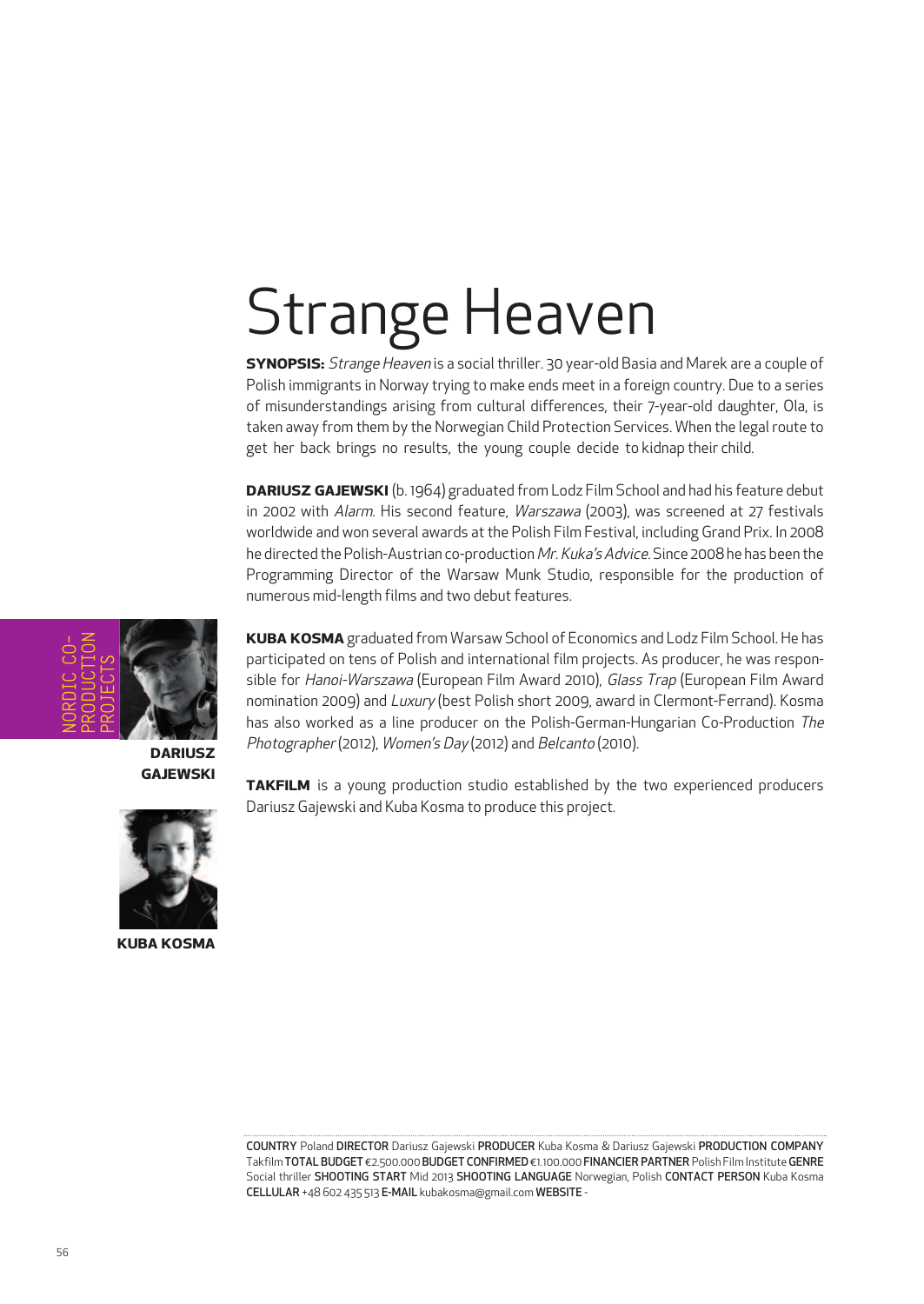# Tanne – A Family Saga

**synOPSIS:** Tanne – A Family Saga is going to be a great classical drama about Karen Blixen, the famous Danish author, and her family, from the first meeting of her father and mother in 1880, to the day when she is leaving for Africa in 1913. To understand Karen Blixen, one must understand her family and the two cultures that she was torn between: the old world of her father's family and the new rich world order represented by her mother's family, who lived by very strong rules both socially and emotionally.

Tanne is a universal human story. The young Karen falls many times, but this is part of her destiny and her artistic development. This she understands fully later in life. But as a young woman, this is often a very painful experience for her. Her father gave her the name Tanne, which was the only name she kept all her life, and only her family and nearest friends were allowed to call her by that name. Her father Wilhelm also gave her his dreams and ideals. After her father committed suicide, she had to rediscover the world that she had experienced with himforthe first10 years of herlife, and she is split between the two worlds of her father and mother, making Tanne very lonely.

**anne-grethe bJaruP riis** had her "760,000 admissions" feature debut with This Life, produced by Regner Grasten, and they now team up for Tarok, a family drama about one of the most famous race horses, and Tanne, the story about the young Karen Blixen, the famous Danish writer. In 2012 Variety included her on the 10 European directors to watch list.

**REGNER GRASTEN** has produced 34 movies with 10 million admissions in Denmark alone, two hugely successful 24-episode TV series for Christmas and a rock'n'roll stage musical which became a box office hit. His latest film, This Life, directed by Anne Grethe Bjarup Riis, drew 760,000 admissions. Next in line is Tarok, a family drama about one of the most famous race horses, and Tanne, the story about the young Karen Blixen.

**regner grasten film** is one of the largest film production companies in Denmark with 10 million tickets sold. Established in 1985, it is a family company where all major decisions are made by Regner and Tove Grasten and their two daughters, Maj and Puk Grasten. The company has produced 34 movies, 2 TV Christmas series and a theatre show.



**anne-grethe bJaruP riis**



**regner grasten**



COUNTRY Denmark DIRECTOR Anne Grethe Bjarup Riis PRODUCER Regner Grasten PRODUCTION COMPANY Regner Grasten Film TOTAL BUDGET € 4.000.000 BUDGET CONFIRMED € 1.400.000 FINANCIER PARTNERS Disney Scandinavia (MG) GENRE Drama SHOOTING START April 2014 TBC SHOOTING LANGUAGE Danish, Swedish and English CONTACT PERSON Regner Grasten CELLULAR +4531313467 E-MAIL regner@grasten.com WEBSITE www.regnergrastenfilm.com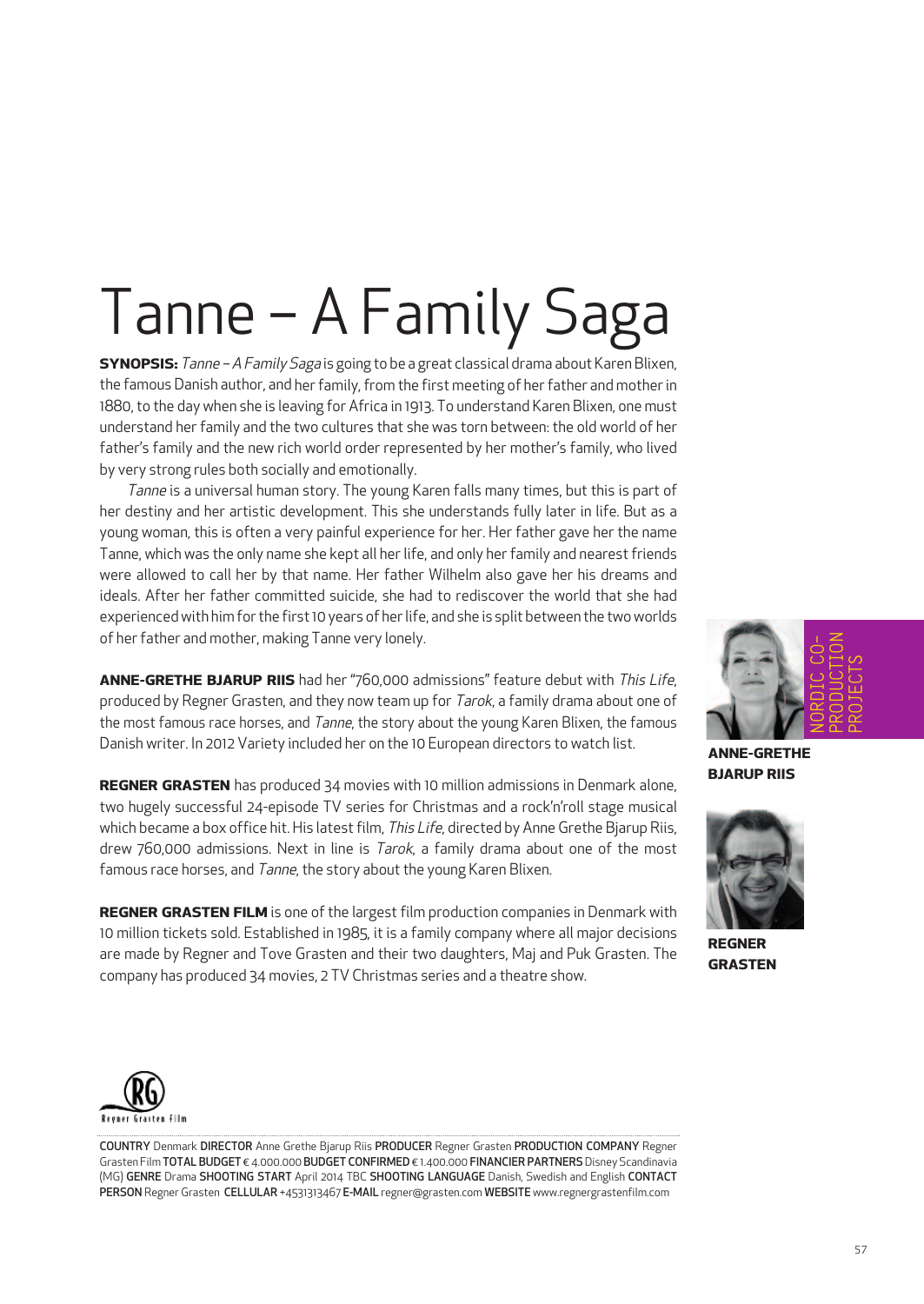# Things You Cannot See

**SYNOPSIS:** Single-minded (but also very nearsighted) Ilse, 27, has an IQ of 140. She is studying black holes and has a successful career already staked out for her. Ilse has already given up hope of finding love, when one morning she runs right into someone in an elevator. Someone who is everything she's ever dreamt of. The problem is that she has lost her glasses and has no idea who he is, or what he looks like.

There is also Jasper, 25, the dreamer, who DJs at nights and works with handicapped people during the day. He has nothing staked out for the future at all. And then there's hottempered Kitt, 32, who owns a flower shop and thinks she knows everything about love and which people belong together, even though she herself hasn't had anything close to a relationship for years. Finally there's Lars, 20, who is wheelchair-bound following a serious skiing accident, and spends all his time on various gay forums on the internet. Since Lars' self-esteem disappeared with the ability to walk he doesn't want to use his own face, instead he uses a picture of his personal assistant (and greatidol) Jasper for his profile.



**maria nygren**



**sanDra harms**

**MARIA NYGREN** (b. 1975) studied writing and directing for film at Dramatiska Institutet 2003–2007. Before her studies, she worked as an advertising copywriter for 6 years and wrote children's books. Since graduating, Maria has made two documentary films and three short films. Things You Cannot See will be Maria's first feature film.

**SANDRA HARMS** graduated from Dramatiska Institutet and EAVE and produced the Swedish-Irish co-production Starring Maja (2009), which was nominated for Guldbagge in the categories Screenplay, Direction and Picture. After that she has produced Karzan Kader's feature debut Bekas (release fall 2012) which is a Swedish-Finnish-Iragian coproduction set entirely in Iraqi Kurdistan. In 2012 she was selected as Sweden's Producer on the Move at the Cannes Film Festival.

**SONET FILM** is a production company within the Bonnier Group. Sonet Film produces high quality feature films most often with a commercial potential. Recent films include False Trail (2011) and The Importance of Tying Your Own Shoes (2011). Releases fall 2012 include Bekas (Karzan Kader) and The Hypnotist(Lasse Hallström).



COUNTRY Sweden DIRECTOR Maria Nygren PRODUCER Sandra Harms PRODUCTION COMPANY Sonet Film TOTAL BUDGET €1.500.000 BUDGET CONFIRMED €500.000 FINANCIER PARTNERS Sonet Film, AB Svensk Filmindustri GENRE Romantic multiplot SHOOTING START 2013 SHOOTING LANGUAGE Swedish CONTACT PERSON Sandra Harms CELLU-LAR +46 704388776 E-MAIL sandra@sonetfilm.se WEBSITE www.sonetfilm.se